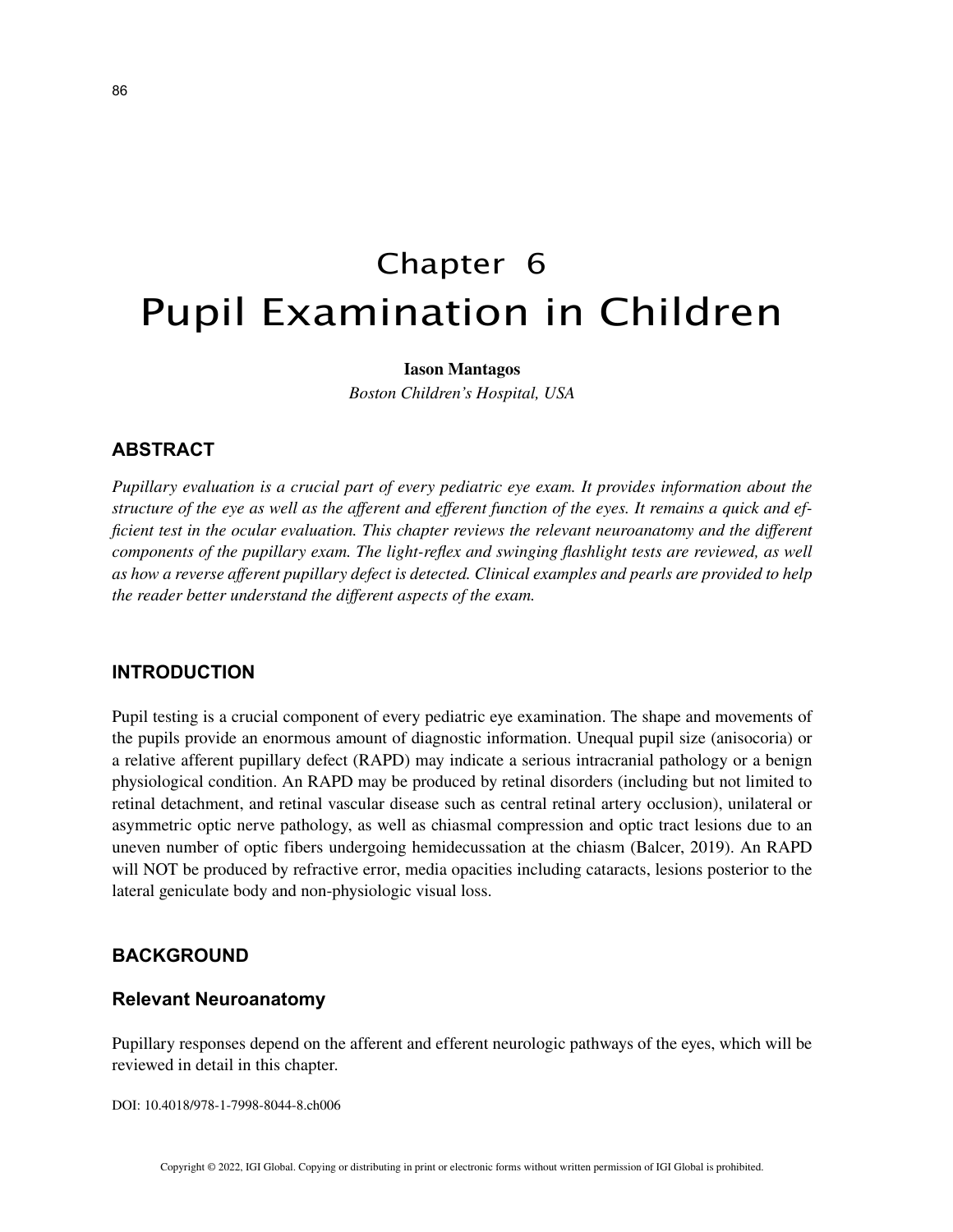#### *Pupil Examination in Children*

After light enters the eye, passing through cornea, anterior chamber, and lens it will eventually reach the retina, where it will stimulate the photoreceptors which will convert light stimuli to neuronal impulses. The afferent path originates at the level of the retina and sends neuronal impulses to various central nervous system structures, including the primary visual cortex for further processing and image recognition and the pretectal nuclei of the brainstem for control of pupillary constriction via the visceral efferent fibers of the oculomotor nerve (Agur and Dalley, 2019).

The pupillary-light reflex arc is polysynaptic and its afferent path is cranial nerve II and the efferent path is cranial nerve III (Figure 1). The afferent pathway starts at the level of the retina, ganglion cells project to the pretectal nuclei bilaterally in the midbrain. As nerve fibers pass through the chiasm hemidecussation of the nasal fibers occurs. The ganglion cell nerve fibers of the pupillary pathway exit the optic tract just anterior to the lateral geniculate nucleus at the brachium of the superior colliculus. The pretectal nuclei project crossed fibers via the posterior commissure, and uncrossed fibers to the Edinger-Westphal nucleus of cranial nerve III. The efferent path of the pupillary light reflex is the parasympathetic pathway which will be described in the following paragraphs.

The iris has both sympathetic and parasympathetic innervation. The size of the pupil depends on the balance between the sympathetic innervation to the dilator muscle of the iris and the parasympathetic innervation to the sphincter muscles of the iris.

Sympathetic innervation starts at the hypothalamus (McDougal and Gamlin, 2015). First-order neurons descend through the brain stem to the spinal cord in the intermediolateral column where they synapse in the ciliospinal nucleus of Budge-Waller, between the  $7<sup>th</sup>$  cervical and the  $2<sup>nd</sup>$  thoracic vertebrae. From there, the postsynaptic second-order fibers exit the spinal cord and ascend to terminate at the superior cervical ganglion at the level of the angle of the jaw and the carotid artery bifurcation. From the superior cervical ganglion, the postganglionic third-order fibers surround the internal carotid artery and enter the cavernous sinus. They briefly join cranial nerve VI, then join the nasociliary branch of the ophthalmic division of cranial nerve V, passing through the ciliary ganglion (without synapsing at the ciliary ganglion), before finally reaching the iris dilator muscle via the long ciliary nerves.

Parasympathetic innervation of the iris sphincter muscles originates at the Edinger-Westphal nucleus (McDougal and Gamlin, 2015). The preganglionic parasympathetic fibers travel within cranial nerve III, after the cranial nerve III bifurcation in the cavernous sinus the parasympathetic fibers travel in the inferior division of cranial nerve III until they reach and synapse at the ciliary ganglion. From there, the postsynaptic fibers will reach the iris sphincter via the short posterior ciliary nerves.

Clinically in the absence of ocular pathology, stimulation of one eye with light results in bilateral pupillary constriction. This occurs because of the double decussation of the fibers involved in the light reflex pathway, first at the chiasm and second at the posterior commissure where the pretectal nuclei project crossed fibers to the Edinger Westphal nucleus.

In addition to the pupillary-light reflex pathway, there is the near-reflex pathway which is responsible for pupillary constriction during accommodation (Kardon, 2008). Even though the neuroanatomic pathway responsible for the near-reflex is not as well defined, its efferent path is also through cranial nerve III with fibers originating in the rostral Edinger-Westphal nucleus.